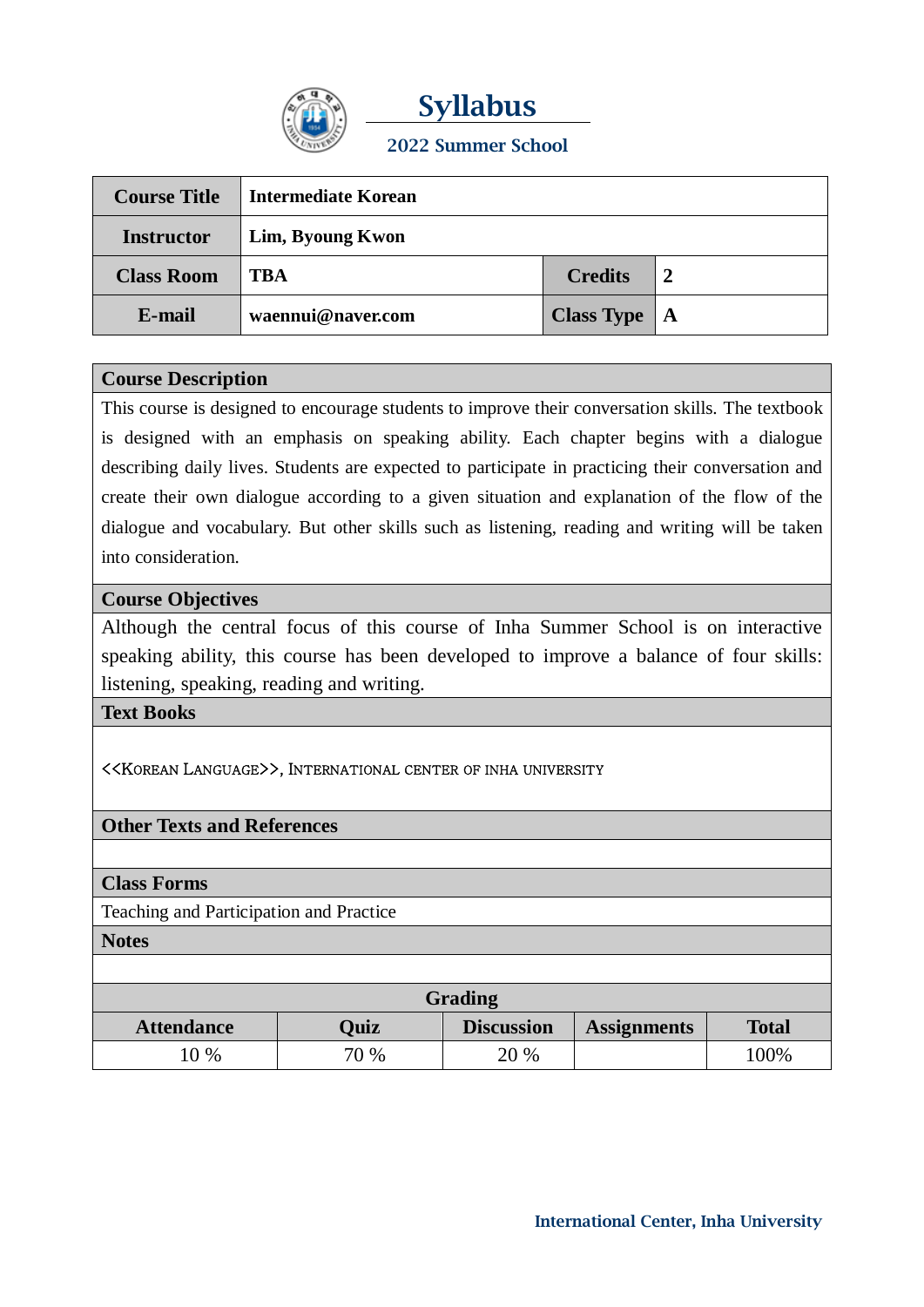



**2022 Summer School**

# **Course Schedule**

| <b>Type</b> | <b>Date</b> | <b>Time</b>        | <b>Class Topics</b>                    | <b>Notes</b> |
|-------------|-------------|--------------------|----------------------------------------|--------------|
| Class 1     | Aug 2       | 09:00~12:00        | Introducing yourself                   | Warming up   |
|             |             | 09:00~12:00        | 1) Marker 은/는,                         | Lesson $1,2$ |
|             |             |                    | 2) Greetings, Introducing              |              |
|             |             |                    | 3) Asking the Names of Things and      |              |
| Class 2     | Aug $3$     |                    | Nationalities                          |              |
|             |             |                    | 4) Marker $\circ$ /7 },                |              |
|             |             |                    | 5) Possessive -의,                      |              |
|             |             |                    | 6) Negative Sentence,                  |              |
| Class 3     |             | $09:00 \sim 12:00$ | 1) Formal Polite Forms of Verbs        | Lesson $3,4$ |
|             |             |                    | 2)Marker 을/를                           |              |
|             | Aug 4       |                    | 3) Talking about Locations             |              |
|             |             |                    | 4) Asking and Answering about Purpose  |              |
|             |             |                    | 5) Modifier forms of adjectives        |              |
| Class 4     |             |                    | 1) Learning Sino-Korean Numbers,       | Lesson 5,6   |
|             |             |                    | 2) How Many, Date                      |              |
|             |             | 09:00~12:00        | 3)Counting Units                       |              |
|             | Aug $5$     |                    | 4) Asking and Answering about Time     |              |
|             |             |                    | 5) Informal Polite Forms of Verbs      |              |
|             |             |                    | 6) Modifier forms of verbs             |              |
|             | Aug. $8$    | 09:00~12:00        | 1) Stem Supplement of Honorific Suffix | Lesson 7,8   |
|             |             |                    | 2) Past Tense                          |              |
| Class 5     |             |                    | 3) Marker '도'                          |              |
|             |             |                    | 4) Enumerating Things                  |              |
|             |             |                    | 5) Explaining Your Daily Schedule      |              |
| Class 6     | Aug. 9      | 09:00~12:00        | 1) Korean Song Lyric                   | Song Lyric,  |
|             |             |                    | 2) Midterm Exam                        | Midterm Exam |
|             | Aug. 10     | 09:00~12:00        | 1) Marker '에서'                         | Lesson9,10   |
| Class 7     |             |                    | 2)Connective '-고'                      |              |
|             |             |                    | 3) Asking about Someone's Feeling and  |              |
|             |             |                    | Thought                                |              |
|             |             |                    | 4) Asking for Permission               |              |
|             |             |                    | 5) Expressing Your Wish                |              |